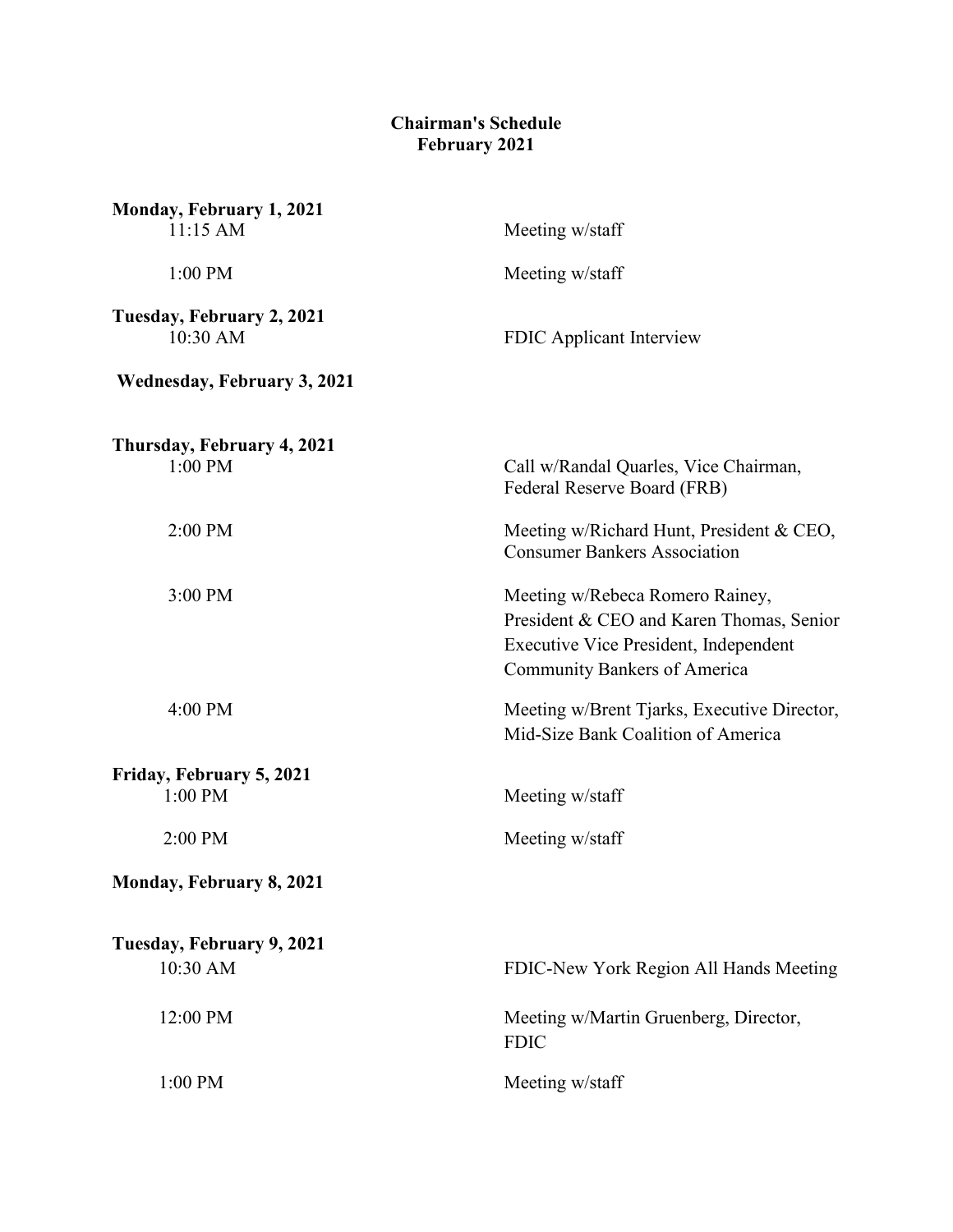| 4:00 PM                             | Meeting w/Financial Stability Board-<br>Interagency Advisory Committee: Randy<br>Quarles, Vice Chairman, FRB; Sharon |                                      |  |                                        |
|-------------------------------------|----------------------------------------------------------------------------------------------------------------------|--------------------------------------|--|----------------------------------------|
|                                     |                                                                                                                      |                                      |  | Yang, Deputy Assistant Secretary, U.S. |
|                                     |                                                                                                                      |                                      |  |                                        |
|                                     |                                                                                                                      | Lee, Acting Chairman, Securities and |  |                                        |
|                                     | Exchange Commission; and Rostin Behnam,                                                                              |                                      |  |                                        |
|                                     | Acting Chairman, Commodity Futures                                                                                   |                                      |  |                                        |
|                                     | <b>Trading Commission</b>                                                                                            |                                      |  |                                        |
|                                     |                                                                                                                      |                                      |  |                                        |
|                                     |                                                                                                                      |                                      |  |                                        |
| <b>Wednesday, February 10, 2021</b> |                                                                                                                      |                                      |  |                                        |
| 11:00 AM                            | Meeting w/staff                                                                                                      |                                      |  |                                        |
|                                     |                                                                                                                      |                                      |  |                                        |
| 2:00 PM                             | Meeting w/staff                                                                                                      |                                      |  |                                        |
| 3:00 PM                             |                                                                                                                      |                                      |  |                                        |
|                                     | Meeting w/staff                                                                                                      |                                      |  |                                        |
| 4:00 PM                             | Meeting w/Mary Beth Quist, Senior Vice<br>President-Bank Supervision, and James                                      |                                      |  |                                        |

| 5:00 PM |  |  |
|---------|--|--|
|         |  |  |

**Thursday, February 11, 2021**

**Friday, February 12, 2021**

3:00 PM Meeting w/Alden McDonald, President & CEO, Liberty Bank and Trust Company

Cooper, Senior Vice President-Policy, Conference of State Bank Supervisors

Meeting w/Robert James II, Chairman, and Kim Saunders, President & CEO,

National Bankers Association

6:30 PM Meeting w/David Sewell, Secretary, New York City Bar Association's Banking Law Committee

1:00 PM Meeting w/Andrew Ackerman, Reporter, Wall Street Journal

2:00 PM Meeting w/staff

3:00 PM Meeting w/staff

4:00 PM Meeting w/staff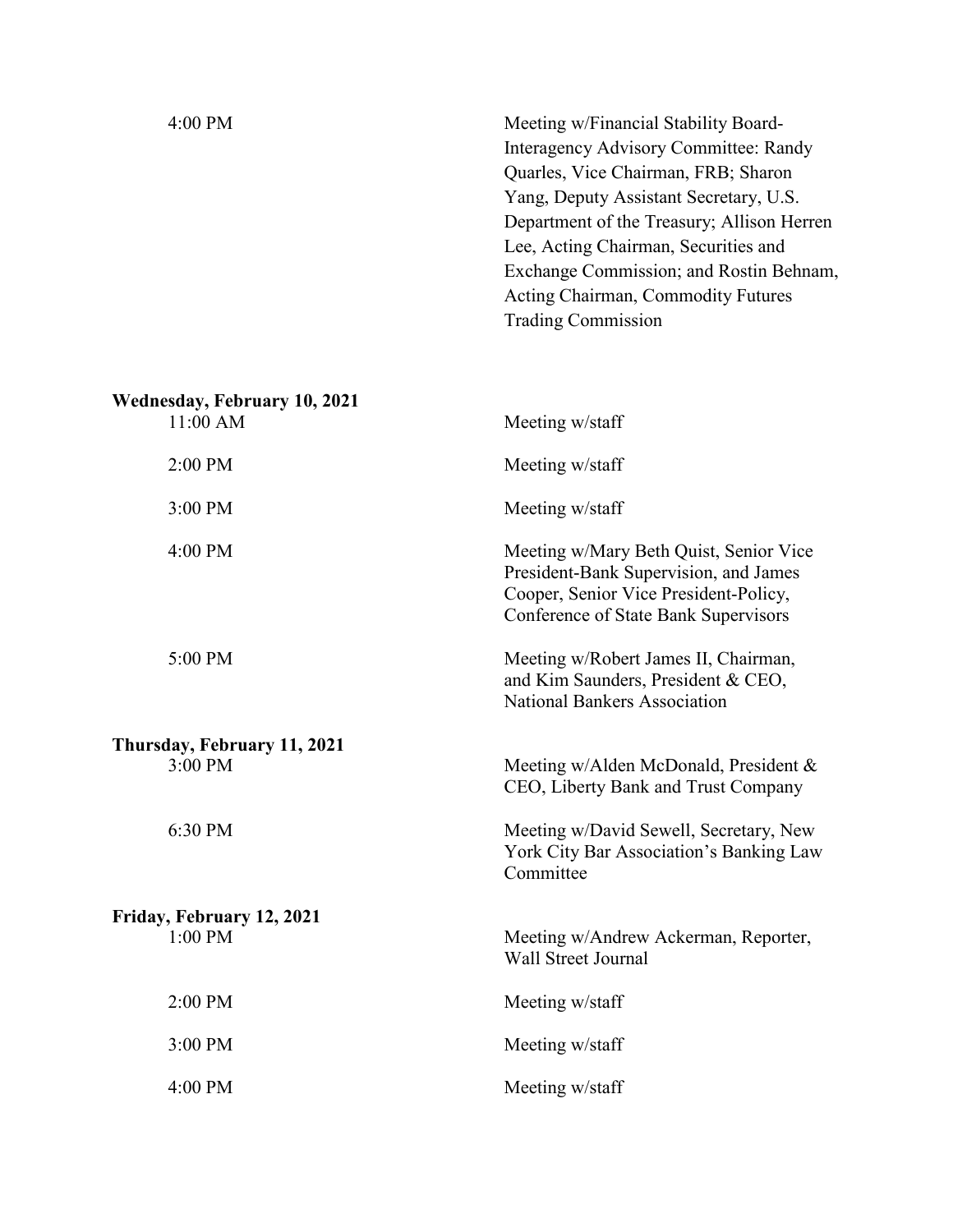## **Monday, February 15, 2021**

## **President's Day - Federal Holiday**

| Tuesday, February 16, 2021<br>9:30 AM   | Meeting w/staff                                                                                                        |
|-----------------------------------------|------------------------------------------------------------------------------------------------------------------------|
| 10:00 AM                                | Meeting w/staff                                                                                                        |
| 11:30 AM                                | Call w/Blake Paulson, Acting Comptroller<br>of the Currency, Office of the Comptroller<br>of the Currency (OCC)        |
| 2:30 PM                                 | Meeting w/staff                                                                                                        |
| Wednesday, February 17, 2021<br>9:00 AM | Meeting w/staff                                                                                                        |
| 3:30 PM                                 | Meeting w/staff                                                                                                        |
| Thursday, February 18, 2021<br>2:00 PM  | Meeting w/staff                                                                                                        |
| Friday, February 19, 2021<br>1:30 PM    | Meeting w/staff                                                                                                        |
| 4:00 PM                                 | Meeting w/staff                                                                                                        |
| Monday, February 22, 2021<br>2:00 PM    | Meeting w/staff                                                                                                        |
| 4:30 PM                                 | Meeting w/staff                                                                                                        |
| 5:00 PM                                 | Interagency Call w/Randy Quarles, Vice<br>Chairman, FRB, and Blake Paulson, Acting<br>Comptroller of the Currency, OCC |
| Tuesday, February 23, 2021<br>10:30 AM  | <b>Quarterly Banking Profile Press</b><br>Conference                                                                   |
| 11:30 AM                                | Meeting w/David Uejio, Acting Director,<br><b>Consumer Financial Protection Bureau</b><br>(CFPB)                       |
| 1:00 PM                                 | Meeting w/staff                                                                                                        |